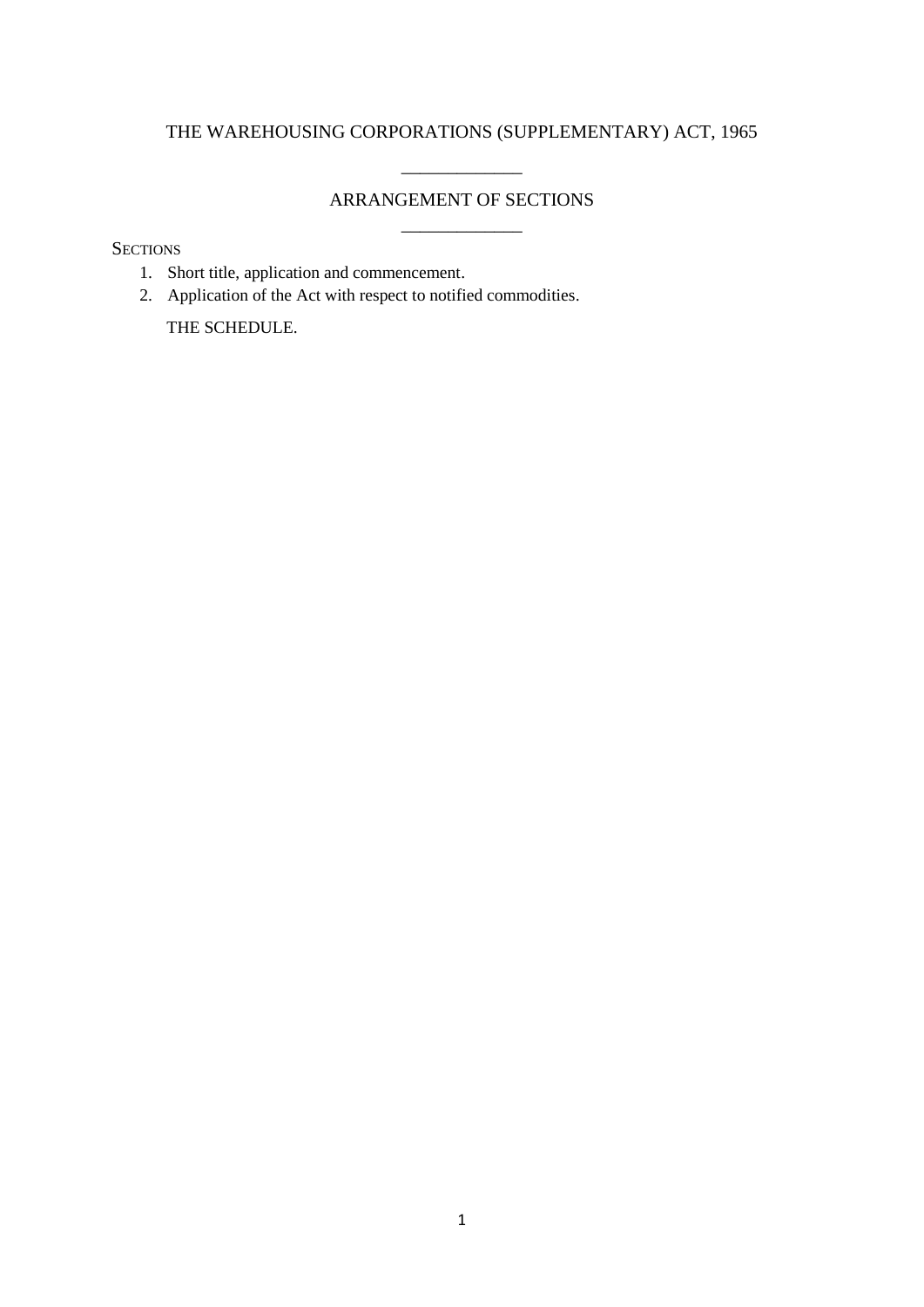## THE WAREHOUSING CORPORATIONS (SUPPLEMENTARY) ACT, 1965

## ACT NO. 20 OF 1965

[22*nd September,* 1965.]

An Act to supplement the provisions of the Warehousing Corporations Act, 1962.

WHEREAS, in pursuance of clause (1) of article 252 of the Constitution, resolutions have been passed by the Legislatures of certain State to the effect that storage of commodities other than those covered by the Warehousing Corporations Act, 1962 (58 of 1962), in warehouses run by the corporations established under that Act, shall be regulated in those States by Parliament by law.

AND WHEREAS, in consequence thereof it is necessary to supplement the provisions of the said Warehousing Corporations Act for the purposes hereinafter appearing;

BE it enacted by Parliament in the Sixteenth Year of the Republic of India as follows:**—**

**1. Short title, application and commencement.**—(*1*) This Act may be called the Warehousing Corporations (Supplementary) Act, 1965.

(*2*) It shall apply to the State specified in the Schedule:

1

Provided that the Central Government may, by notification in the Official Gazette, add the name of any other State to the Schedule in respect whereof resolutions have been passed by the Legislatures of those States adopting this Act under clause (1) of article 252 of the Constitution in respect of the storage of commodities other than those covered by the Warehousing Corporations Act, 1962 (58 of 1962), and on the issue of any such notification the States so added shall be deem to be States specified in the Schedule within the meaning of this sub-section.

 $(3)$  It shall come into force on such date<sup>1</sup>, as the Central Government may, by notification in the Official Gazette, appoint.

**2. Application of the Act with respect to notified commodities.—**The Warehousing Corporations Act, 1962 (58 of 1962), shall, in its application to the States for the time being specified in the Schedule, have effect as if in clause (*e*) of section 2 of that Act the words and figures "being a commodity with respect to which Parliament has power to make laws by virtue of entry 33 in List III in the Seventh Schedule to Constitution" had been omitted.

<sup>1. 27</sup>th November, 1965, *vide* notification No. G.S.R. 1713, dated 17th, Nevember, 1965, *see* Gazette of India, Part II, sec. 3(*i*).